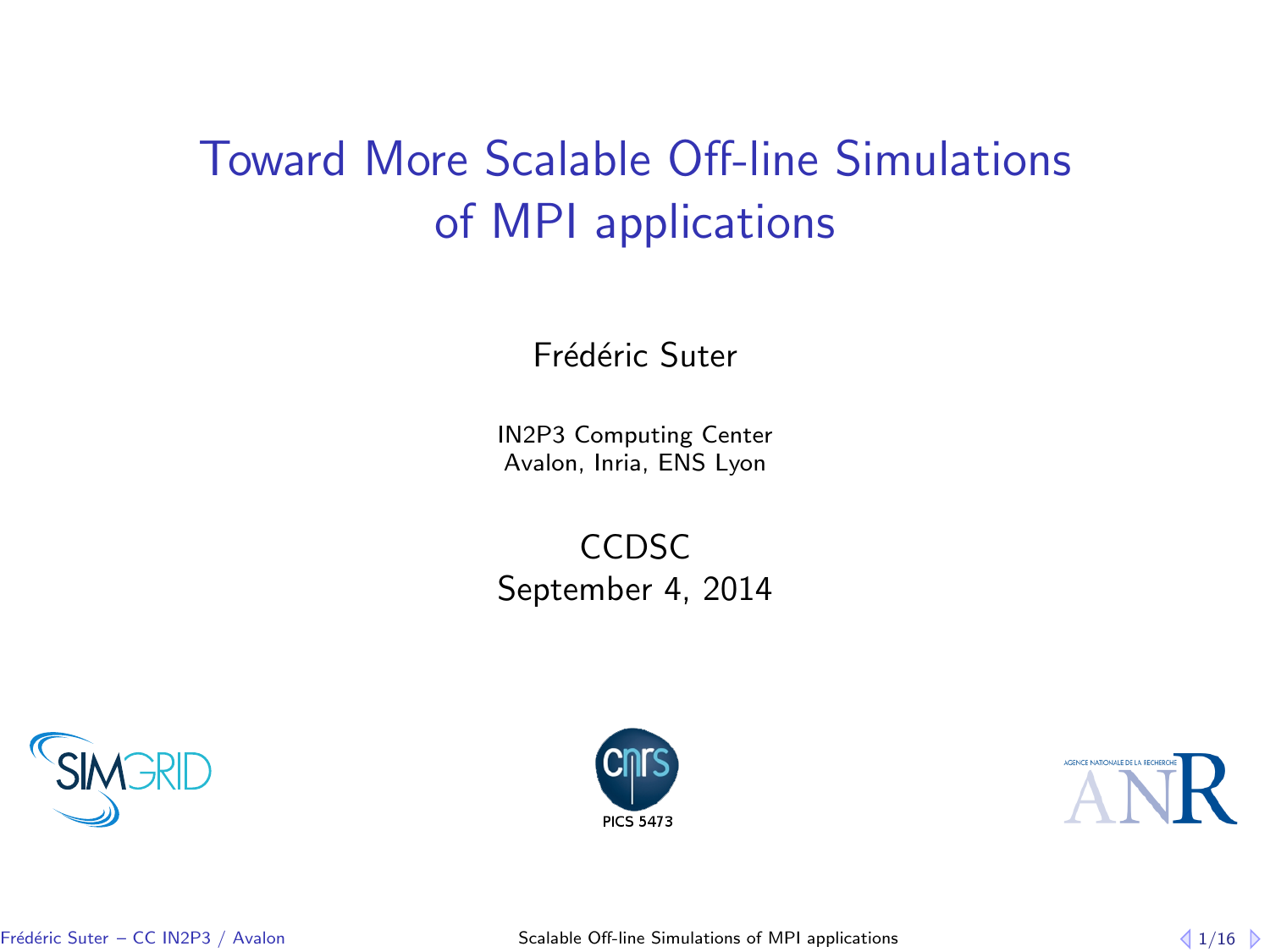- $\triangleright$  Analyze and understand the performance behavior of MPI applications
	- $\triangleright$  Detection of bottlenecks, load imbalance, undesired behaviors, ...
- $\triangleright$  But also go further than what profiles allow for
	- $\blacktriangleright$  Visualization, debugging, ...
- $\triangleright$  At large scale
- $\triangleright$  And even on unavailable hypothetical configurations
	- $\blacktriangleright$  Larger scale, different network interconnect or topology, ...
- <span id="page-1-0"></span> $\blacktriangleright$  In a controlled and reproducible way, ...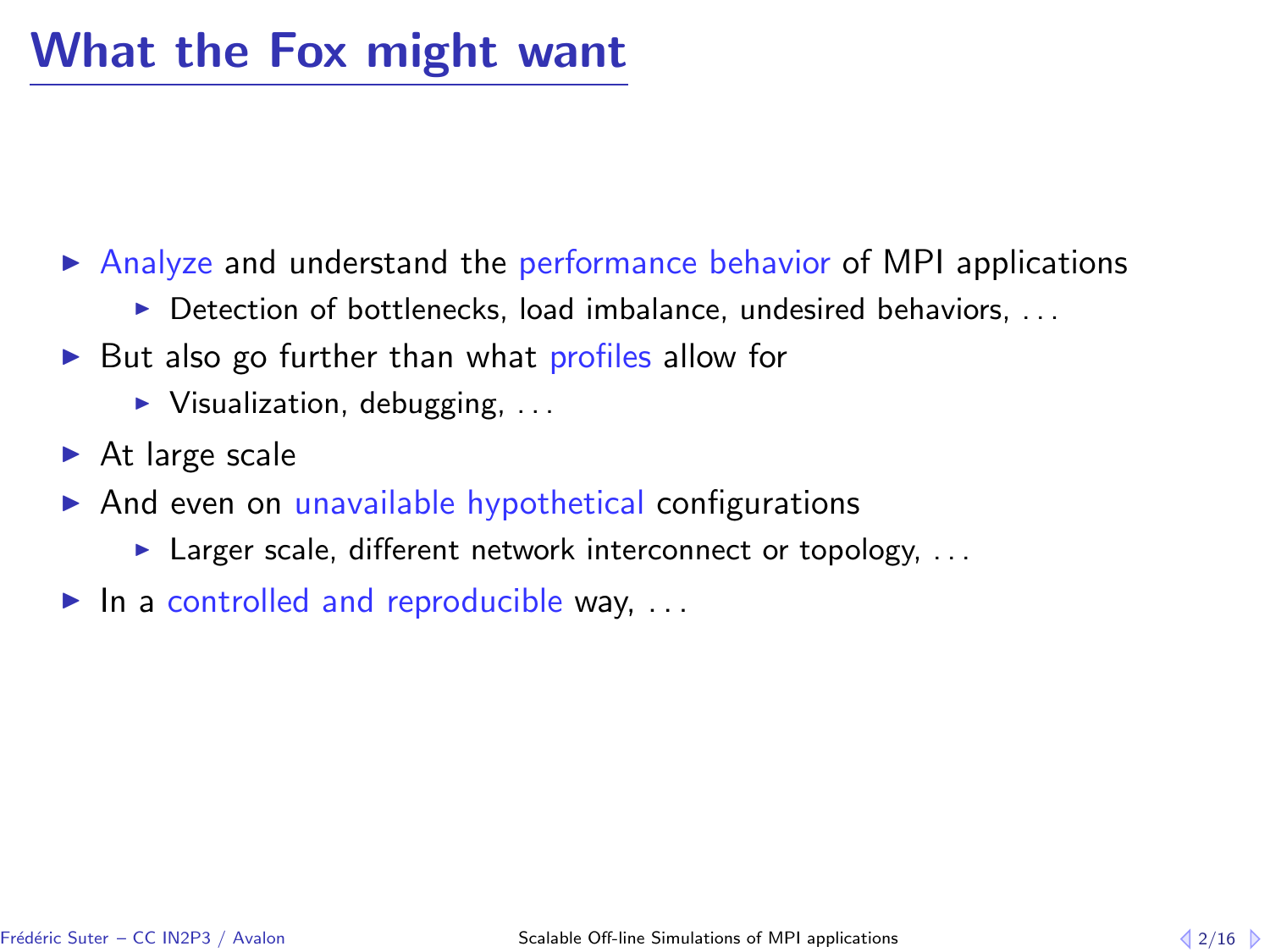- $\triangleright$  Analyze and understand the performance behavior of MPI applications
	- $\triangleright$  Detection of bottlenecks, load imbalance, undesired behaviors, ...
- $\triangleright$  But also go further than what profiles allow for
	- $\blacktriangleright$  Visualization, debugging, ...
- $\triangleright$  At large scale
- $\triangleright$  And even on unavailable hypothetical configurations
	- In Larger scale, different network interconnect or topology,  $\dots$
- $\blacktriangleright$  In a controlled and reproducible way, ...
- <span id="page-2-0"></span> $\blacktriangleright$  Hey, the fox needs scalable and accurate off-line simulation!!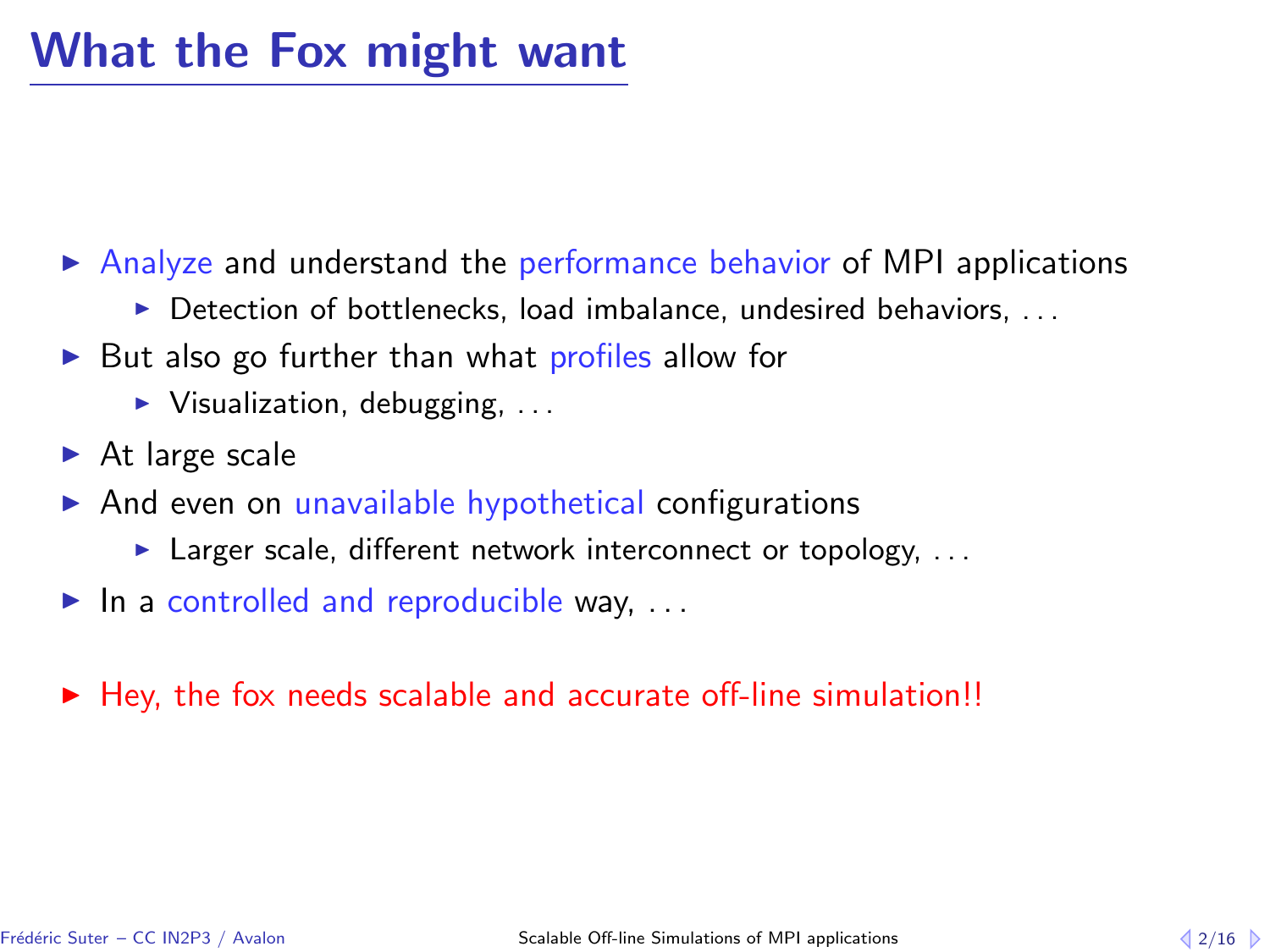# Time-Independent Trace Replay in a Nutshell

- $\blacktriangleright$  Project developed within the SimGrid framework
	- Available since release  $3.8$  (Oct. 2012)
- $\triangleright$  Custom instrumentation  $\Rightarrow$  traces without any time-related information
- $\triangleright$  Multiple scalable acquisition modes
- <span id="page-3-0"></span> $\triangleright$  Replay based on SMPI (on-line simulation of MPI module)

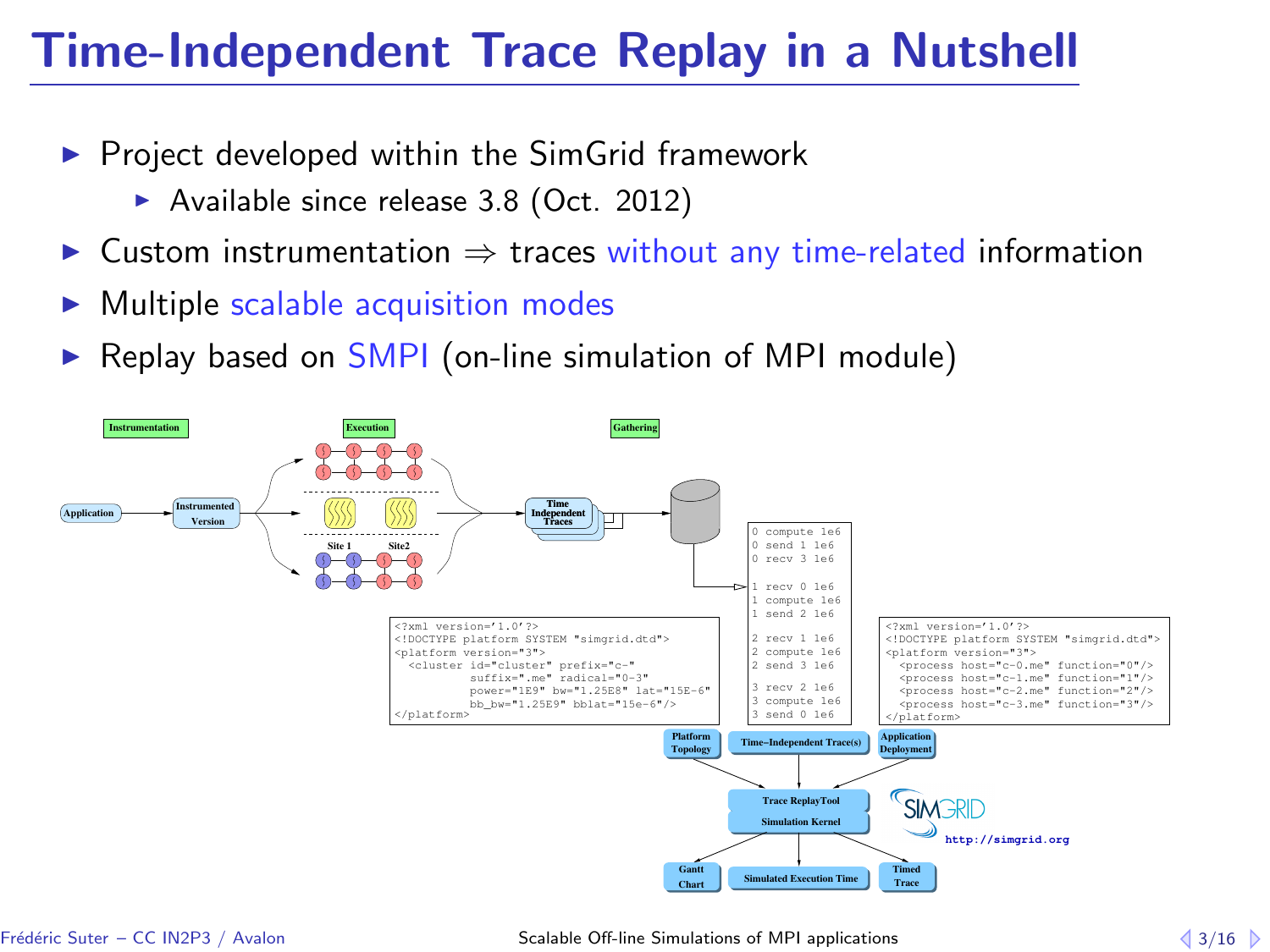# ScalaTrace in a Nutshell

- ▶ Project developed at North Caroline State University
	- $\blacktriangleright$  Team led by Franck Müller
	- $\triangleright$  Current version: v2.2
- $\blacktriangleright$  Advanced compression techniques
	- $\triangleright$  Detect repetitive patterns in regular codes
	- $\triangleright$  based on (recursive) RSDs (RSD1: <100, MPI\_Send1, MPI\_Recv1>)
	- $\blacktriangleright$  Intra- and Inter-nodes compression
- $\triangleright$  Preserve structural information and temporal event order
- $\triangleright$  Store delta times in balanced histograms
- $\triangleright$  Support of irregular applications
	- $\blacktriangleright$  Histograms for communication parameters too
- <span id="page-4-0"></span> $\blacktriangleright$  Several spin-off tools
	- $\triangleright$  ScalaExtrap: trace extrapolation from small instances
	- $\triangleright$  ScalaBenchGen: mock creation from actual traces
	- $\triangleright$  ScalaJack: memory aspects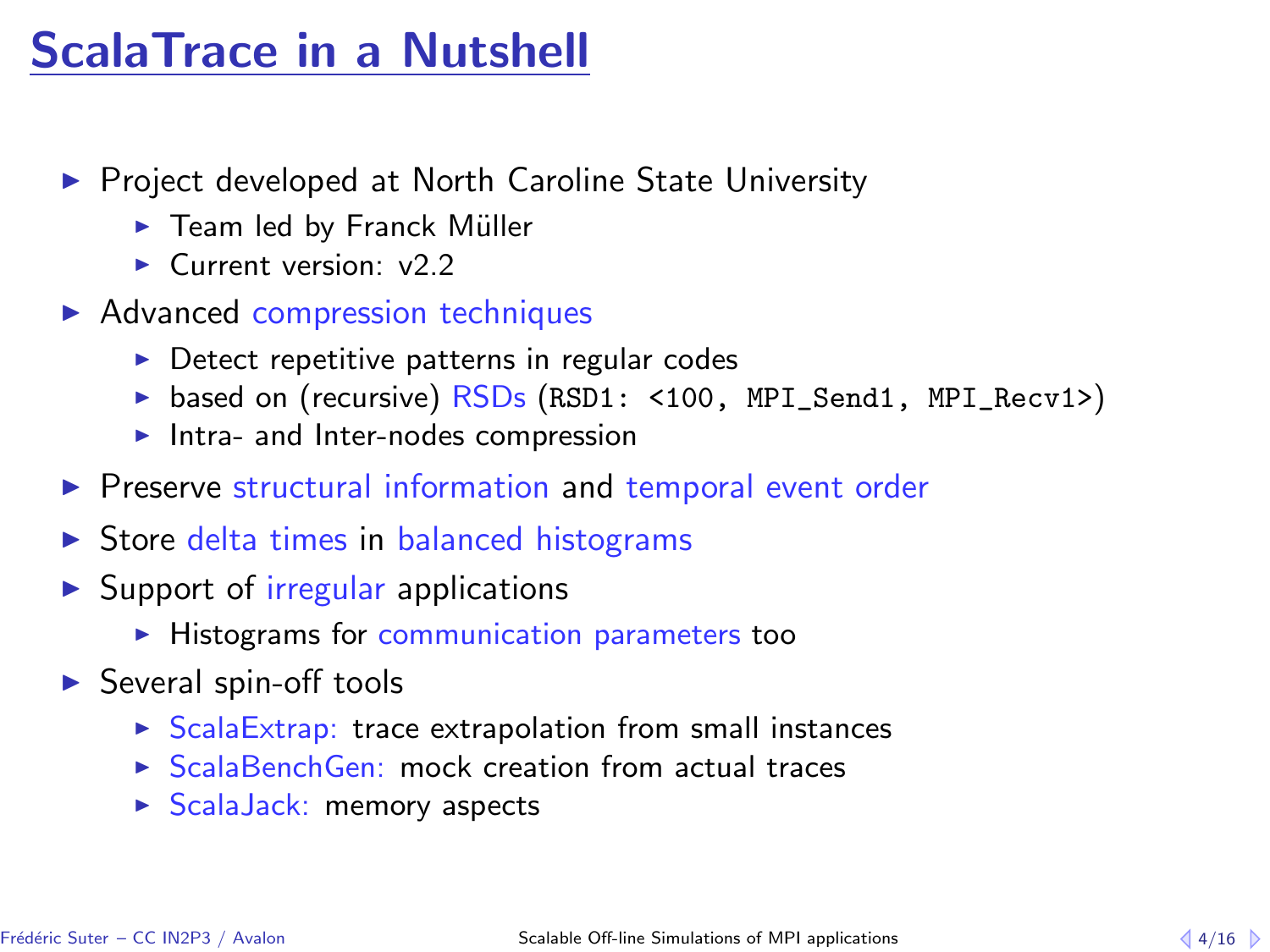# Pros and Cons

## Time-Independent Trace Replay

- © Decouple acquisition from replay ⇒ Improves scalability<br>© Leverages SMPI network models ⇒ Improves accuracv
- Leverages SMPI network models  $\Rightarrow$  Improves accuracy
- $\odot$  Verbose trace format  $\Rightarrow$  Limits scalability
- $\odot$  Unique instruction rate for the whole application  $\Rightarrow$  Limits accuracy

## ScalaTrace

- $\odot$  Ultra Compact trace format  $\Rightarrow$  Improves scalability
- $\odot$  Identifies sub-parts of the applications without extra-instrumentation  $\Rightarrow$  good for calibration
- $\circledcirc$  No simulated replay  $\Rightarrow$  Limits scalability
- $\circledcirc$  Timed traces  $\Rightarrow$  Limits acquisition to homogeneous platforms

## This work

- $\blacktriangleright$  Combine strenghts of both tools
	- $\triangleright$  Be limited neither by acquisition platform nor trace size
- <span id="page-5-0"></span> $\blacktriangleright$  Improve of calibration method
	- $\triangleright$  By leveraging the RSDs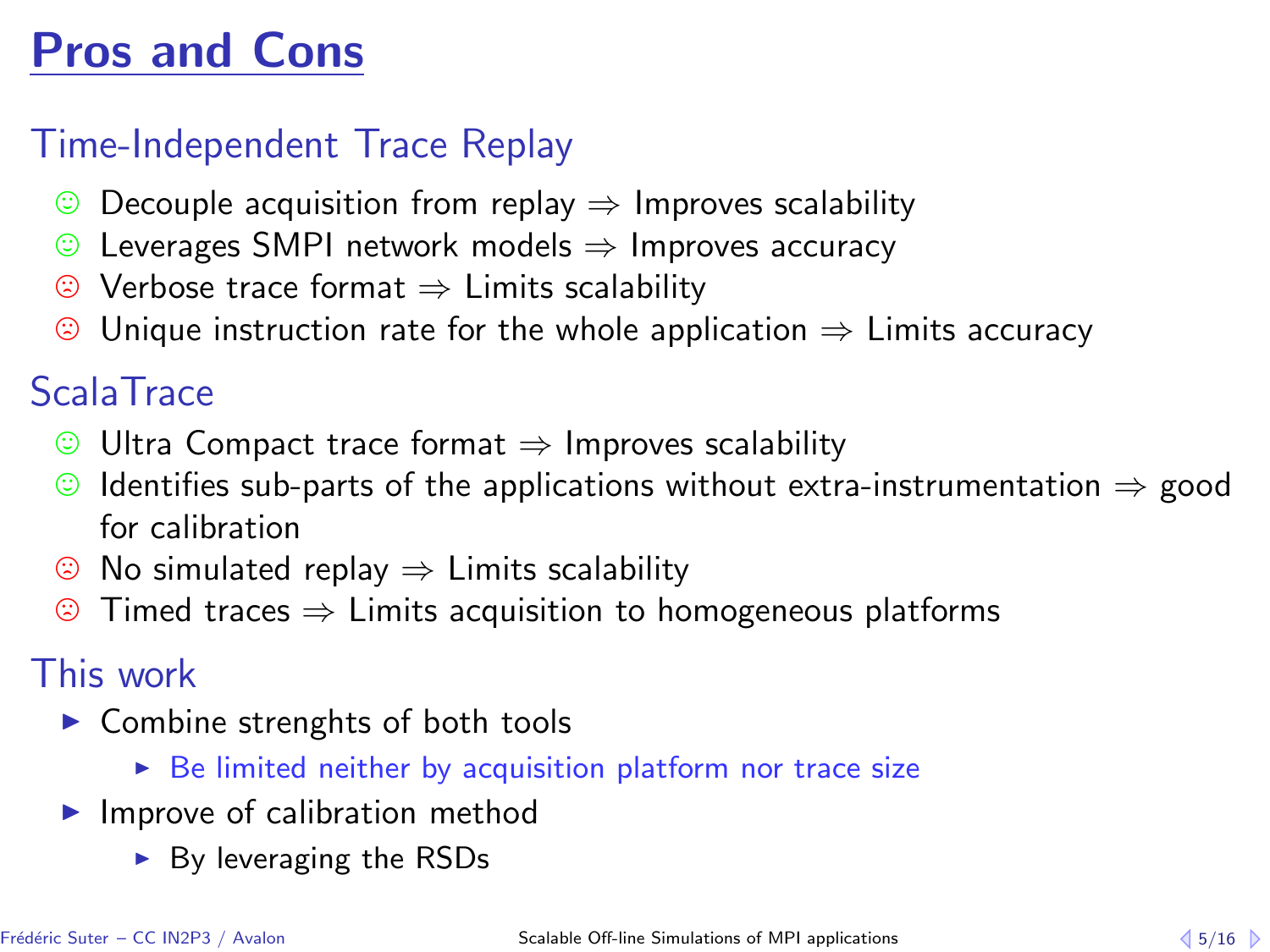# **Outline**

- **[Motivation and Background](#page-1-0)**
- [Making ScalaTrace Time-Independent](#page-6-0) **[Motivations](#page-7-0)** [Implementation](#page-9-0) [Results](#page-10-0)
- [Replaying ScalaTrace's Traces in Simulation](#page-15-0)
- <span id="page-6-0"></span>**•** [Conclusion](#page-20-0)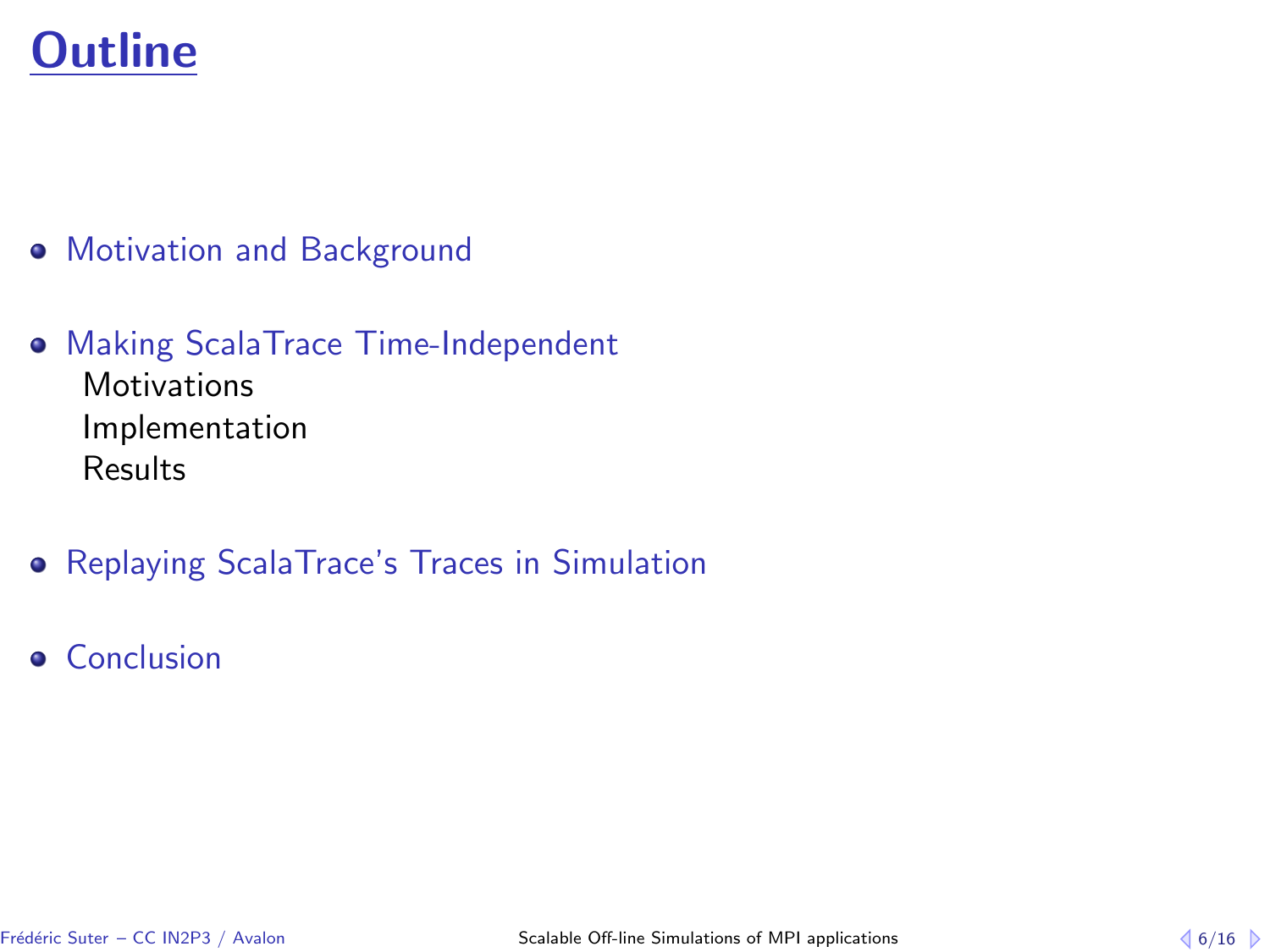# **Motivations**

- $\triangleright$  Claim: Time-related information
	- $\triangleright$  Limits scalability: No folded or composite acquisitions



<span id="page-7-0"></span>**Events**  $\begin{array}{r} 100 \end{array}$  50  $\begin{array}{r} 50 \end{array}$  25  $\begin{array}{r} 25 \end{array}$  10  $\begin{array}{r} 50 \end{array}$ 

- $\blacktriangleright$  Time is not stretched uniformly across events
- $\triangleright$  Only the top 5% most time-consuming events follow that trend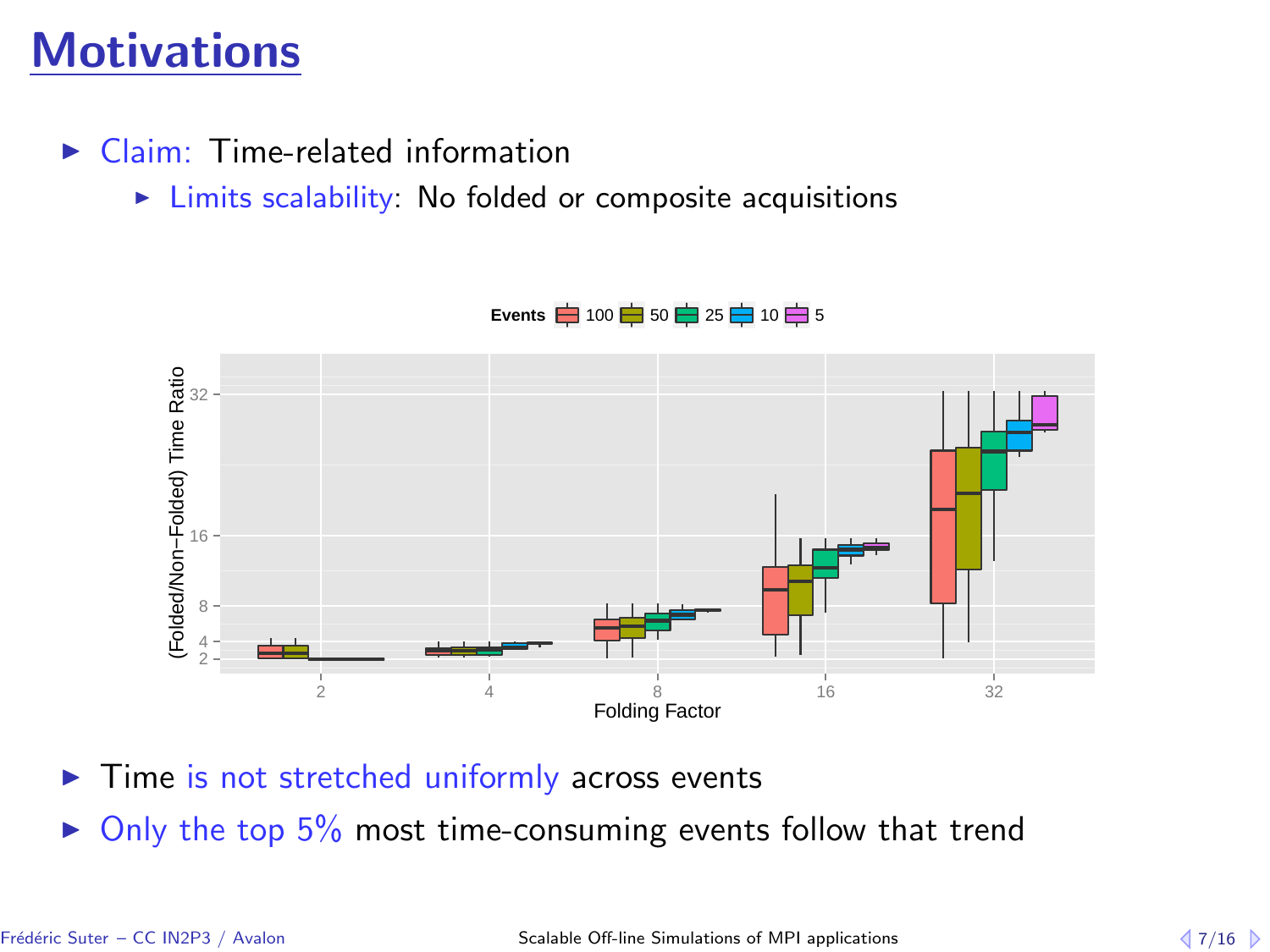# **Motivations**

- $\triangleright$  Claim: Time-related information
	- $\triangleright$  Can be impacted by external factors



- $\triangleright$  Computation time changes with number of cores used
- <span id="page-8-0"></span> $\triangleright$  Communication time might be impacted by nearby jobs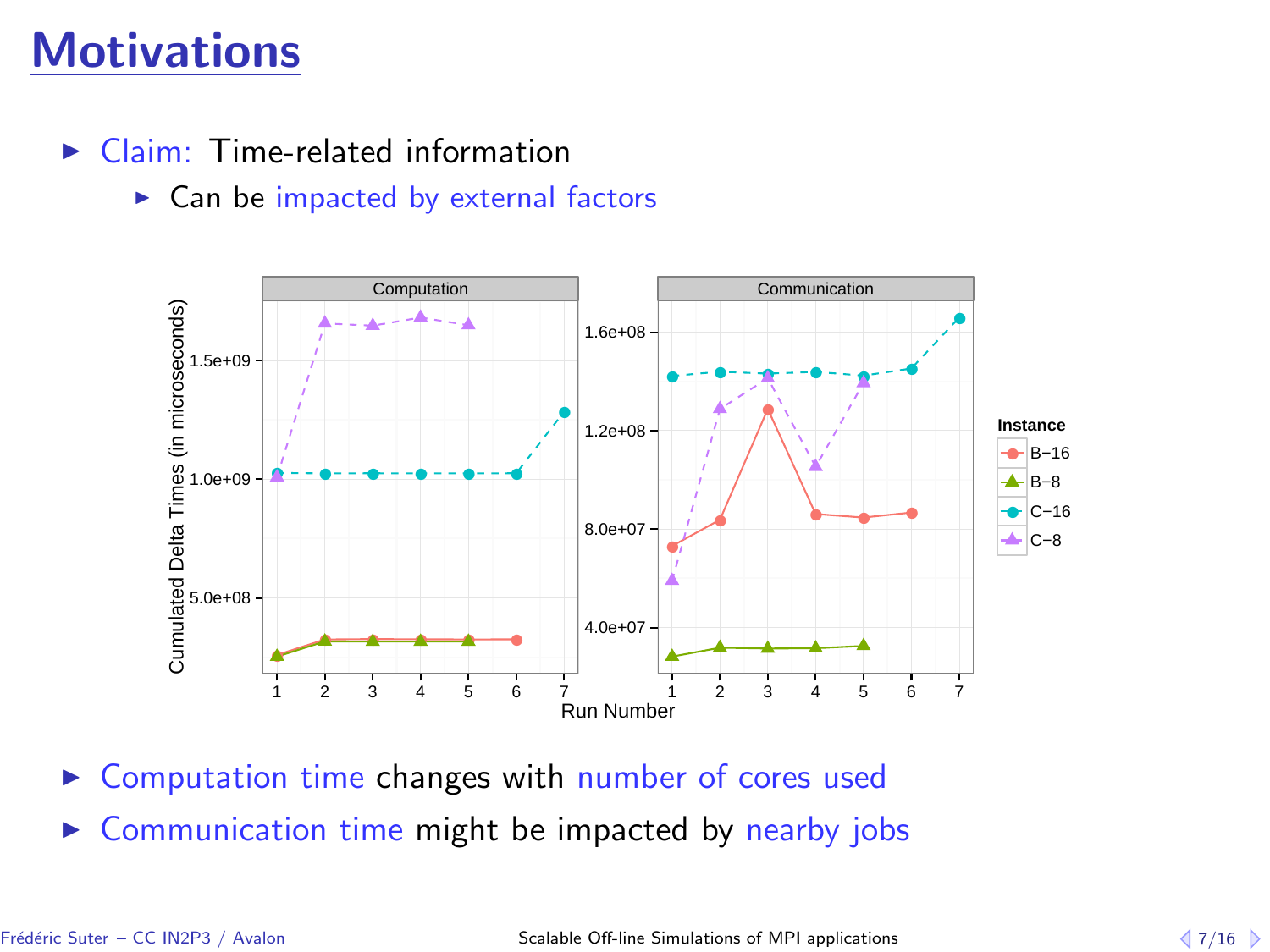# Implementation

## ScalaTrace delta time logging

- $\triangleright$  Wrappers on MPI calls all have pre and post stubs
	- <sup>I</sup> Pre: Stat::RecordStat ⇒ StatTime::end ⇒ gettimeofday + delta comp.
		- **F** End of CPU burst
	- <sup>I</sup> Post: Stat::ResetStat ⇒ StatTime::start ⇒ gettimeofday
		- $\blacktriangleright$  New CPU burst starts

## Going Time-Independent

- $\triangleright$  Create a new StatInst class based on the StatTime class
	- <sup>I</sup> StatInst::end ⇒ PAPI accum counters + delta computation
	- <sup>I</sup> StatInst::start ⇒ PAPI accum counters
- $\triangleright$  Initialization of the PAPI TOT INS counter in MPI Init wrapper
- Destruction in the MPI Finalize wrapper
- ▶ Note: StatInst class used just for CPU bursts
	- $\triangleright$  Time is still the metric for communications
	- $\blacktriangleright$  . . which is ignored during simulation
- <span id="page-9-0"></span> $\triangleright$  Switch from Timed to Time-Independent with a compilation flag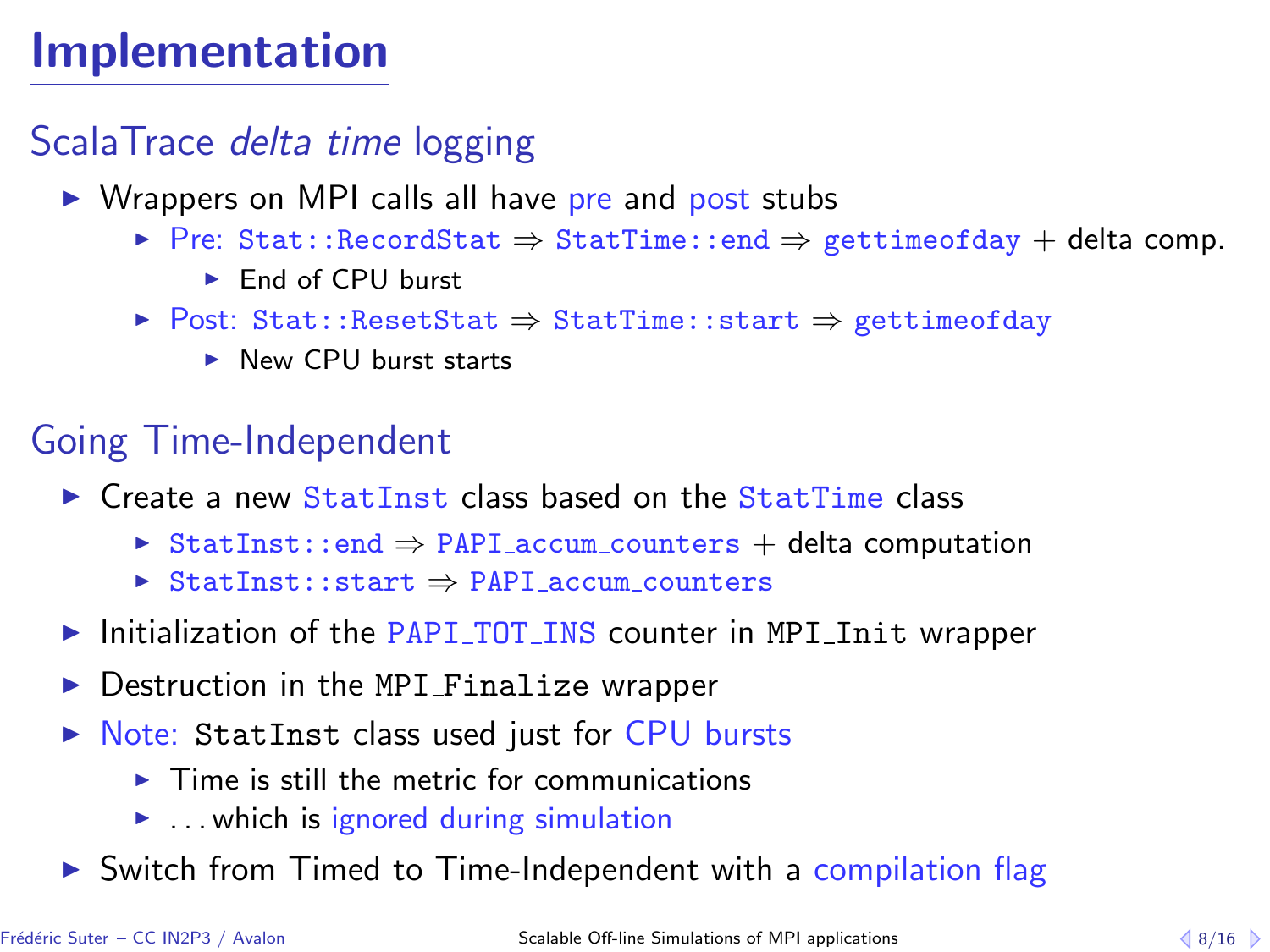# Trace Size

### Motivation recall

- © Time-Independent Trace Replay: Verbose trace format ⇒ Limits scalability<br>© ScalaTrace: Ultra Compact trace format ⇒ Improves scalability
- ScalaTrace: Ultra Compact trace format  $\Rightarrow$  Improves scalability

## Compact AND Time-Independent

▶ Numbers of events in ScalaTrace-TI and original TI traces (NPB LU)

<span id="page-10-0"></span>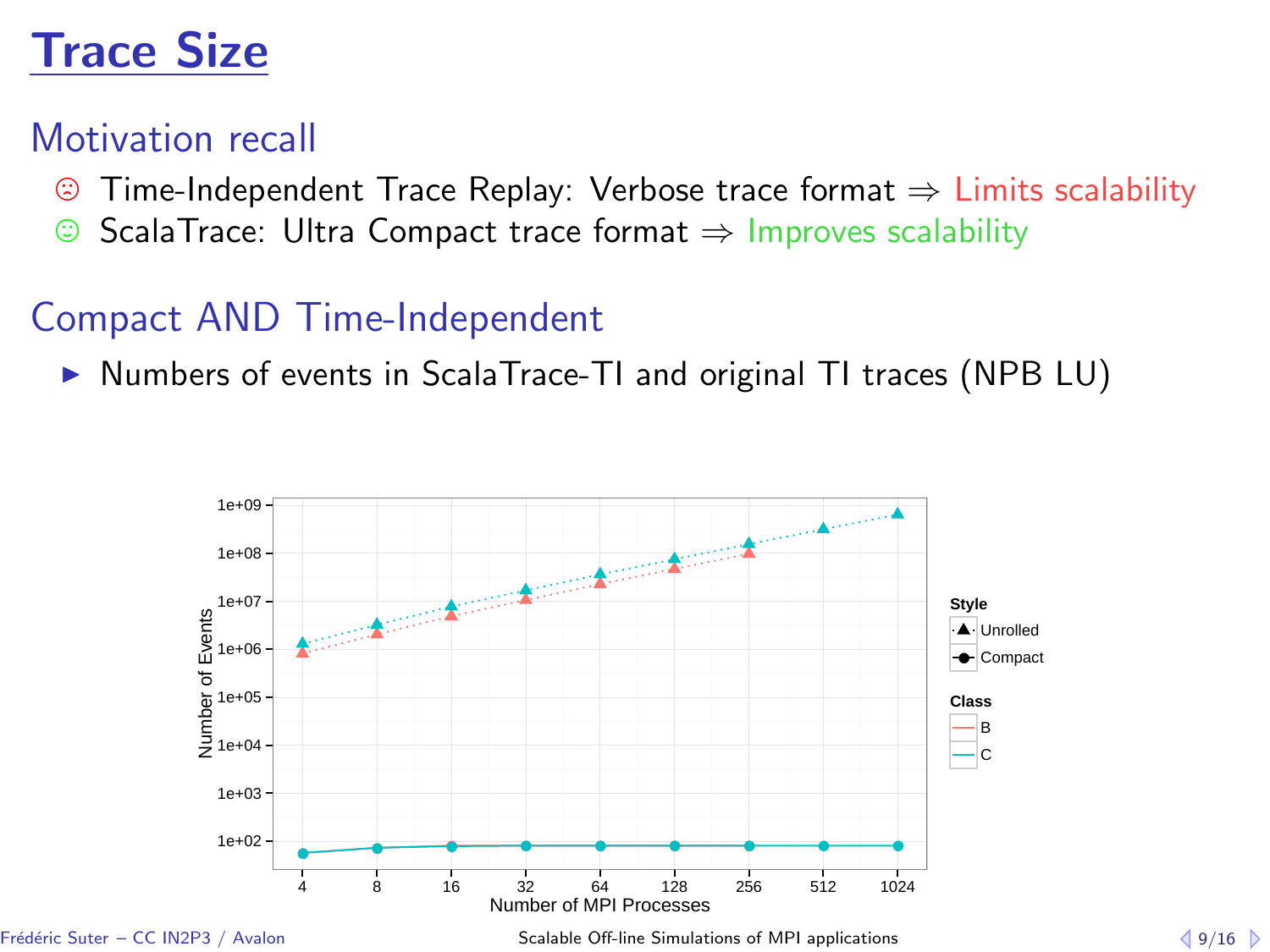# Trace Size

### Motivation recall

- © Time-Independent Trace Replay: Verbose trace format ⇒ Limits scalability<br>© ScalaTrace: Ultra Compact trace format ⇒ Improves scalability
- ScalaTrace: Ultra Compact trace format  $\Rightarrow$  Improves scalability

## Compact AND Time-Independent

- ▶ Numbers of events in ScalaTrace-TI and original TI traces (NPB LU)
	- $\odot$  Unrolling ones leads to the others

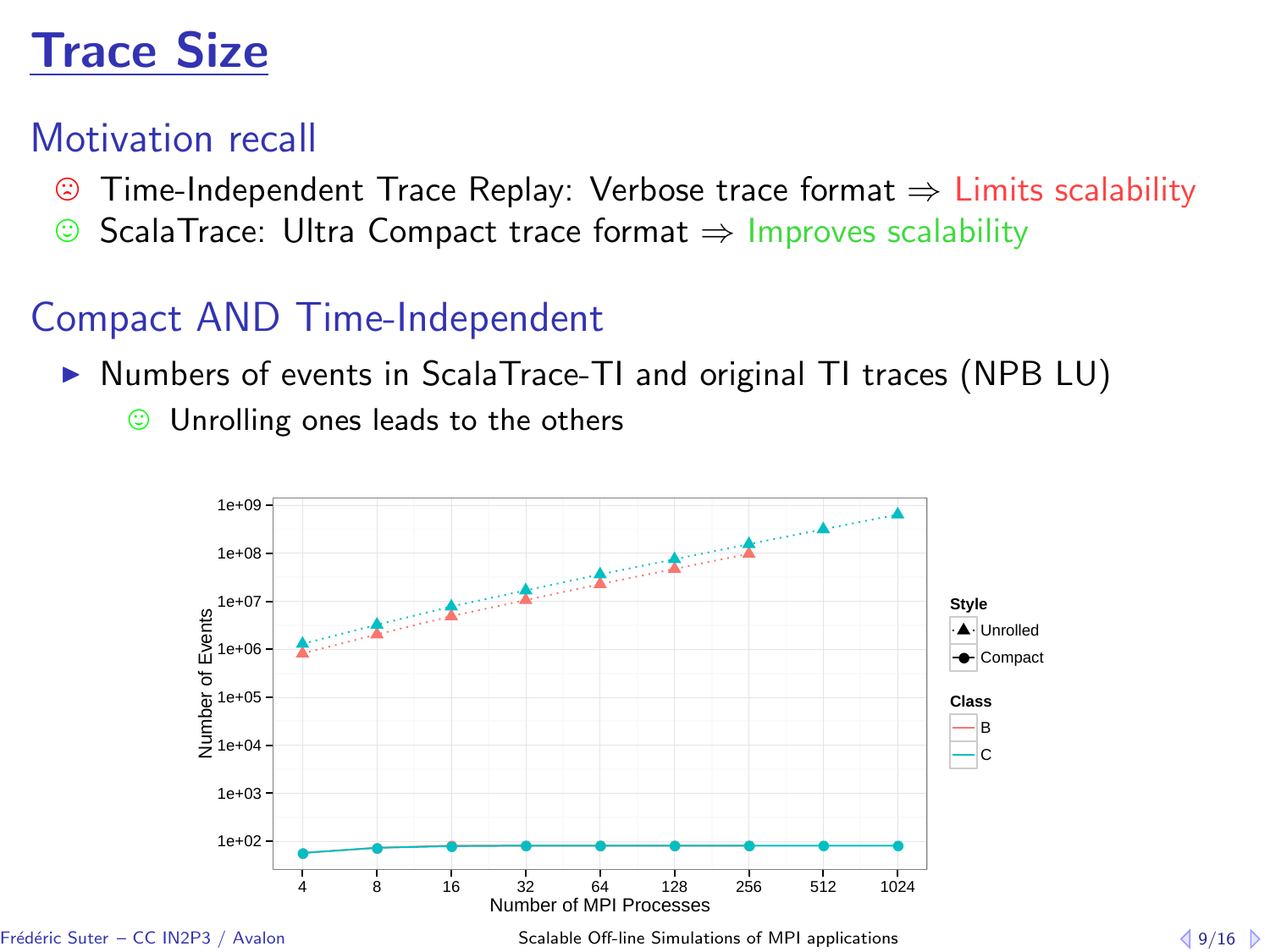# Trace Size

### Motivation recall

- © Time-Independent Trace Replay: Verbose trace format ⇒ Limits scalability<br>© ScalaTrace: Ultra Compact trace format ⇒ Improves scalability
- ScalaTrace: Ultra Compact trace format  $\Rightarrow$  Improves scalability

## Compact AND Time-Independent

- $\triangleright$  Directly impacts the trace sizes
	- $\triangleright$  From increasing numbers of MB to near-constant numbers of KB

<span id="page-12-0"></span>

Frédéric Suter – CC IN2P3 / Avalon [Scalable Off-line Simulations of MPI applications](#page-0-1)  $\langle 9/16 | \rangle$  $\langle 9/16 | \rangle$  $\langle 9/16 | \rangle$  $\langle 9/16 | \rangle$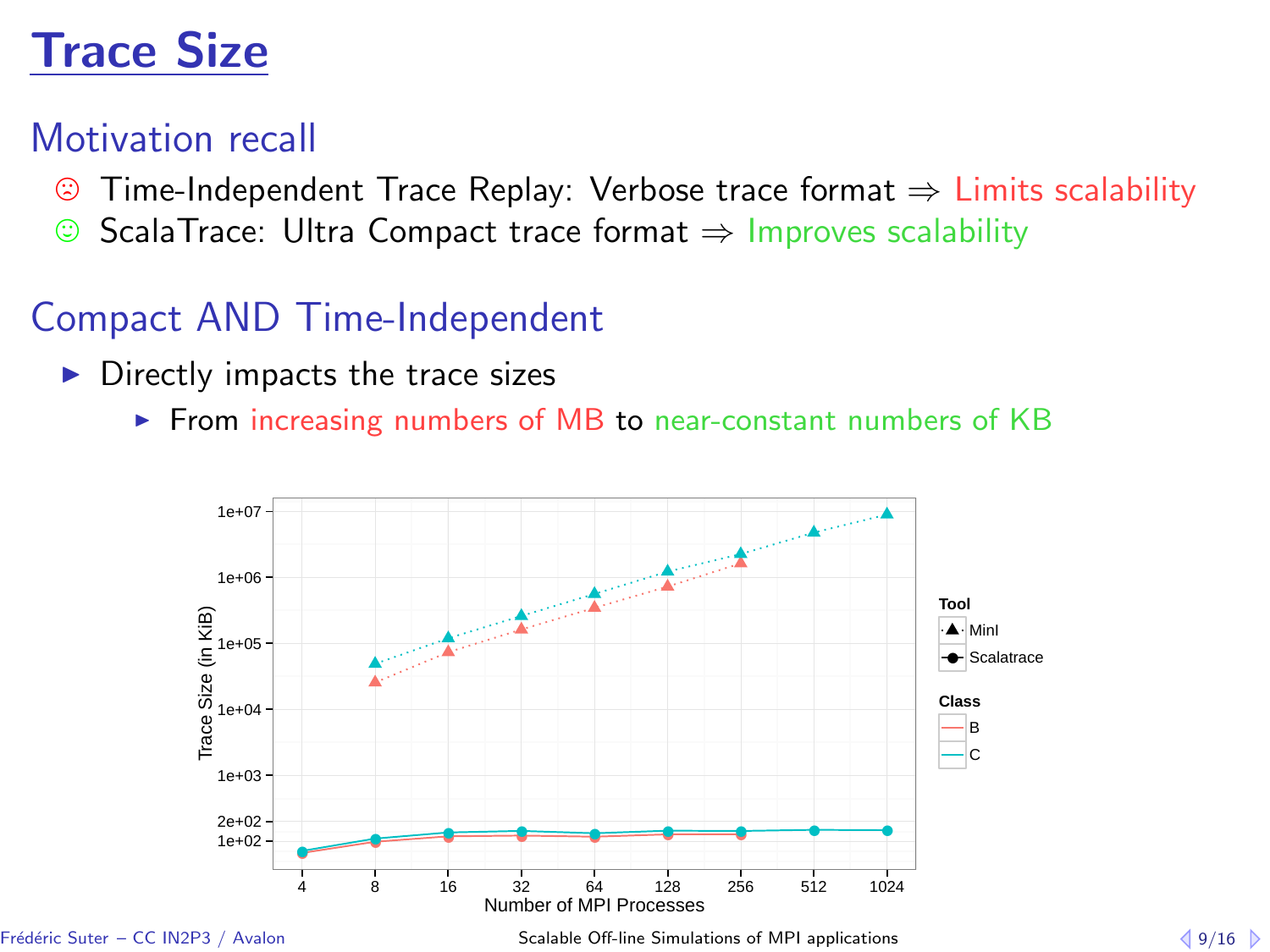# Folded Acquisition

## Motivation recall

- , Time-Independent Traces: Folded/Composite modes <sup>⇒</sup> Improves scalability
- ScalaTrace Timed traces  $\Rightarrow$  Limits scalability

## Impact of folding

- $\triangleright$  On stored numbers of instructions: None!
	- $\triangleright$  Whatever the number of cores used in a node

<span id="page-13-0"></span>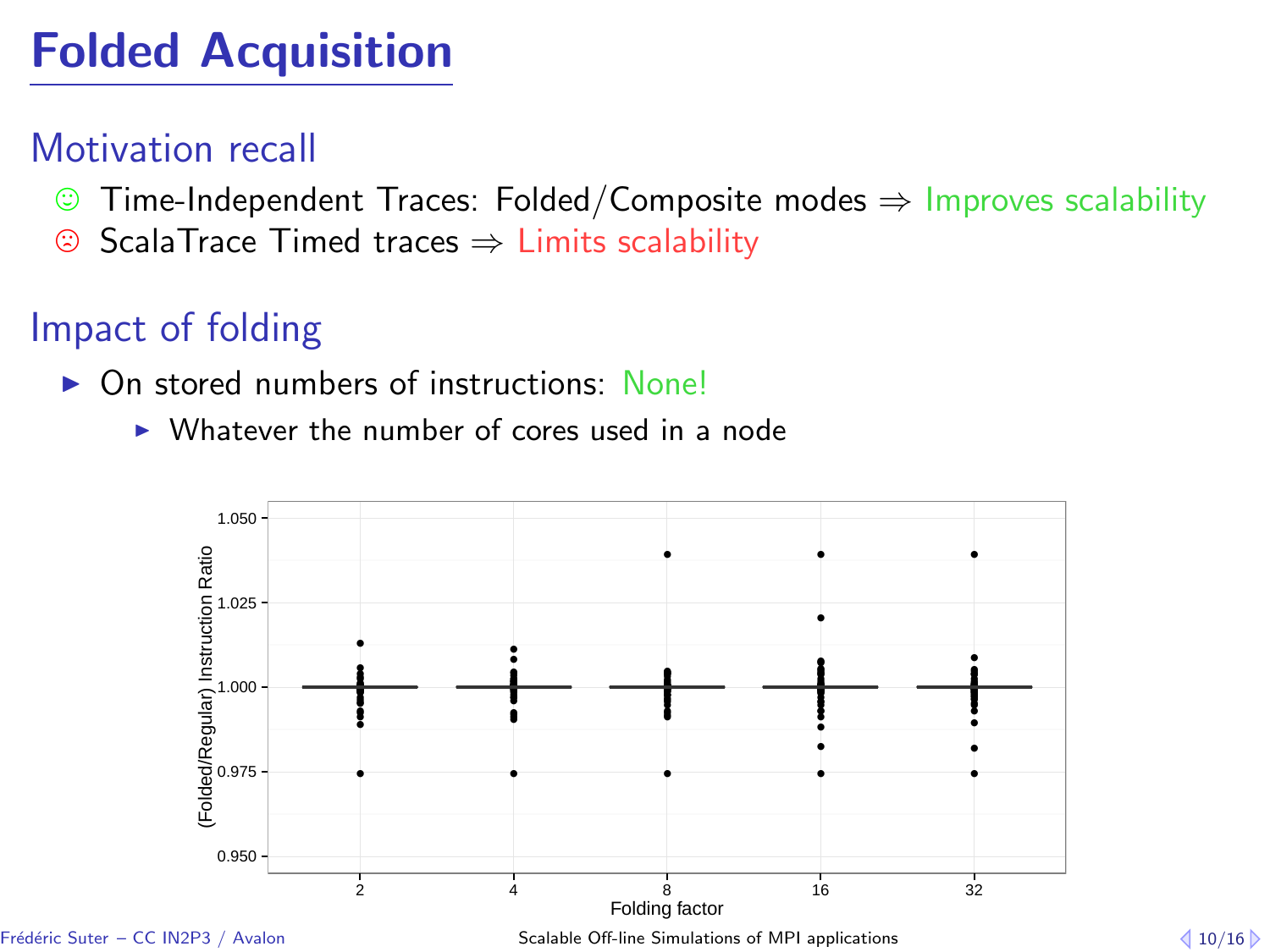# Folded Acquisition

## Motivation recall

- , Time-Independent Traces: Folded/Composite modes <sup>⇒</sup> Improves scalability
- ScalaTrace Timed traces  $\Rightarrow$  Limits scalability

## Impact of folding

- <span id="page-14-0"></span> $\triangleright$  On acquisition time: larger when all cores are used
	- $\blacktriangleright$  but same trace as output

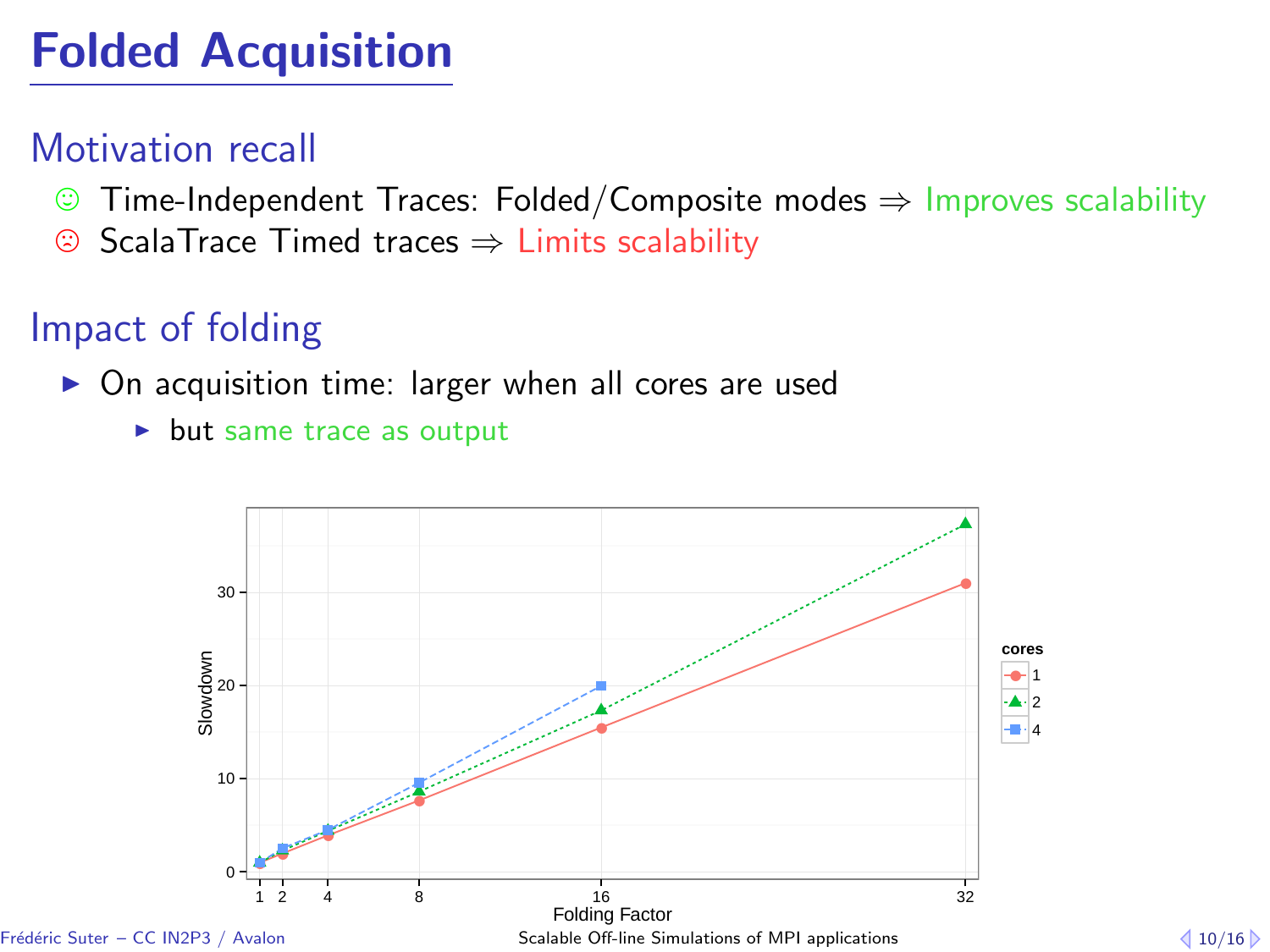# **Outline**

- **[Motivation and Background](#page-1-0)**
- [Making ScalaTrace Time-Independent](#page-6-0)
- [Replaying ScalaTrace's Traces in Simulation](#page-15-0) **[Motivations](#page-16-0)** [Implementation](#page-17-0) [Results](#page-18-0)
- <span id="page-15-0"></span>**•** [Conclusion](#page-20-0)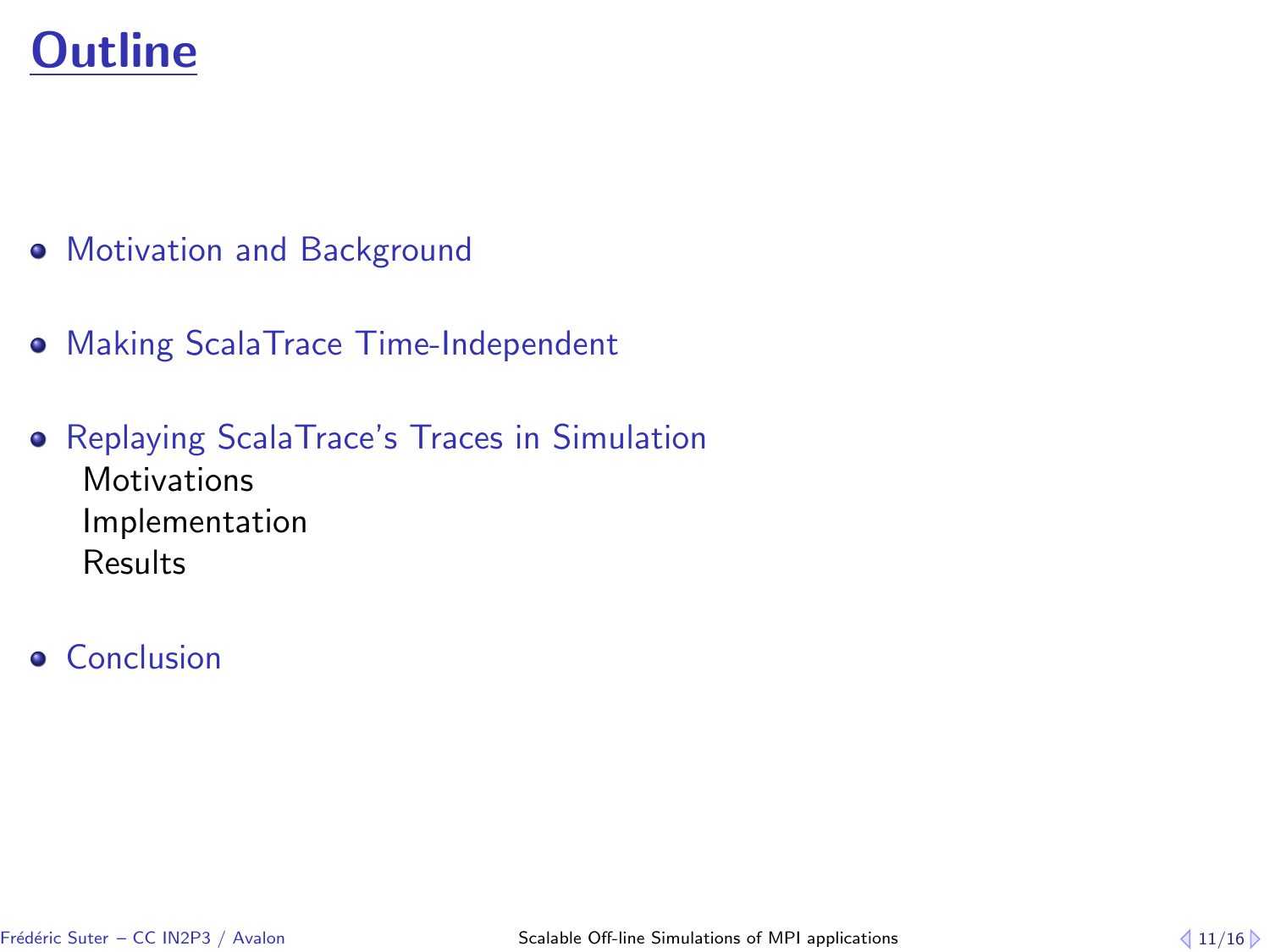# **Motivations**

## Calibration of Time-Independent Replay

- $\triangleright$  Could be improved
	- <sup>©</sup> Beyond already good accuracy
	- $\odot$  A single instruction rate for the whole execution
- $\blacktriangleright$  Could we leverage ScalaTrace traces' structure?

<span id="page-16-0"></span>

## ScalaTrace Replay

- $\blacktriangleright$  Is a live replay
	- $\circledcirc$  Requires a platform at scale<br> $\circledcirc$  Prevents the exploration of i
	- Prevents the exploration of many what-if scenarios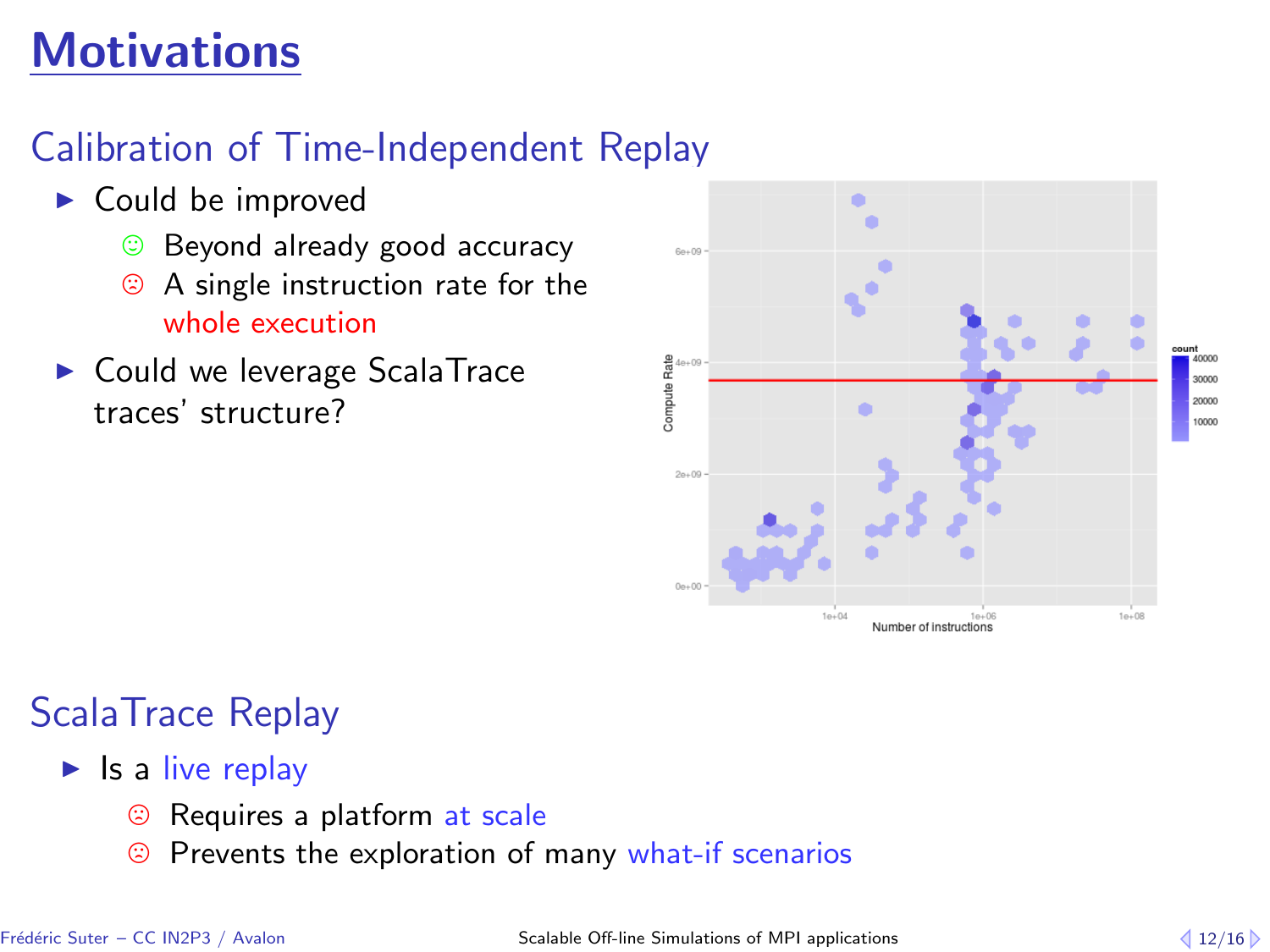# Implementation

#### $\triangleright$  ScalaReplay is an MPI program

- It can be seamlessly simulated with SMPI without any modification
- In Just have to replace mpicxx and mpirun by smpicc and smpirun
- $\blacktriangleright$  Thanks to automatic privatization of global variables

#### $\triangleright$  But ...

- $\triangleright$  We don't want to simulate the replay code between MPI calls
	- $\Rightarrow$  Slight modification to SMPI to ignore them
- $\triangleright$  Simulate CPU bursts of original application instead
	- ▶ Timed: smpi\_execute(delta\_time)
	- ▶ Time-Independent: smpi\_execute\_flops(inst\_number)
- <span id="page-17-0"></span> $\odot$  Not so perfect as it seems
	- $\blacktriangleright$  Troubles with histo replay
	- $\blacktriangleright$  Had to fall back to normal replay mode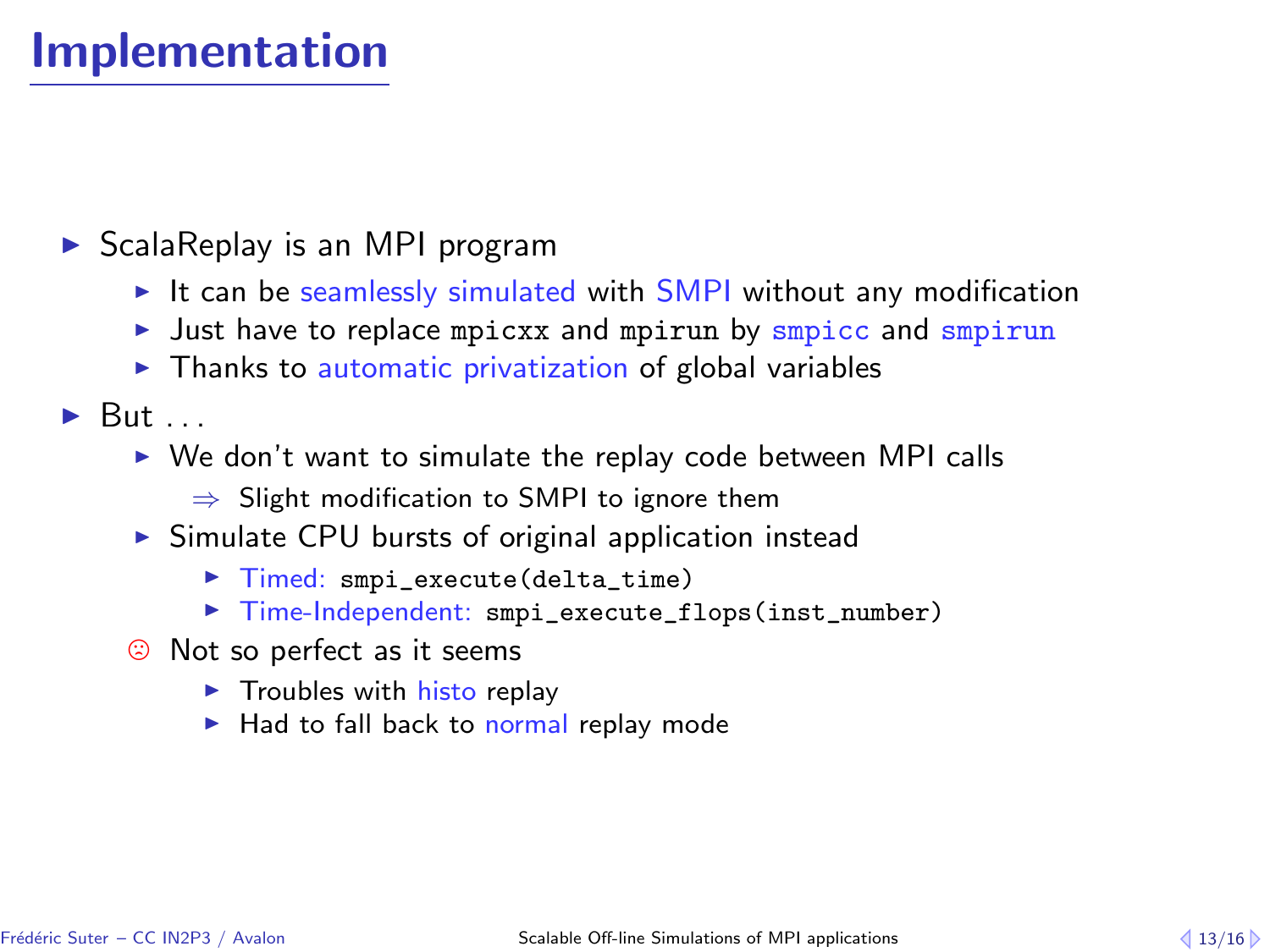# **Results**

- $\triangleright$  Still an ongoing work
	- Results are yet to come  $\dots$
- $\triangleright$  What about instruction rate?
	- $\triangleright$  Less events (from millions to a hundred)
	- $\triangleright$  Can compare instances  $\Rightarrow$  possible extrapolation
	- $\triangleright$  Can identify (and focus on) "big players"

<span id="page-18-0"></span>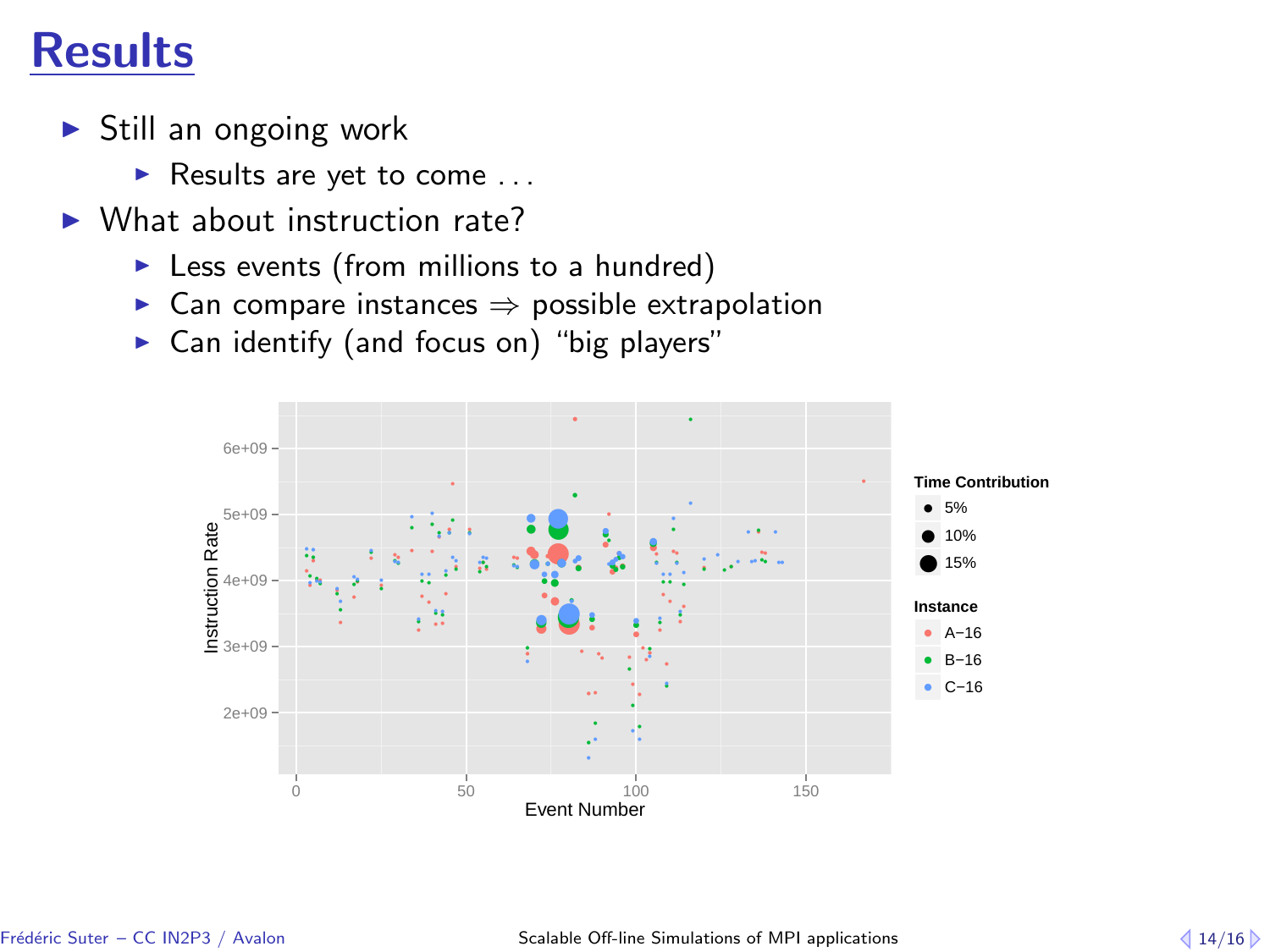## **Results**

- $\triangleright$  Still an ongoing work
	- Results are yet to come  $\dots$
- $\triangleright$  What about instruction rate?
	- $\triangleright$  Single rate doesn't seem a bad idea after all ...
	- $\triangleright$  Estimated time: use individual rate per event
	- $\blacktriangleright$  (Hypothetical simulated time: use globally averaged rate



<span id="page-19-0"></span> $\blacktriangleright$  More investigation is still needed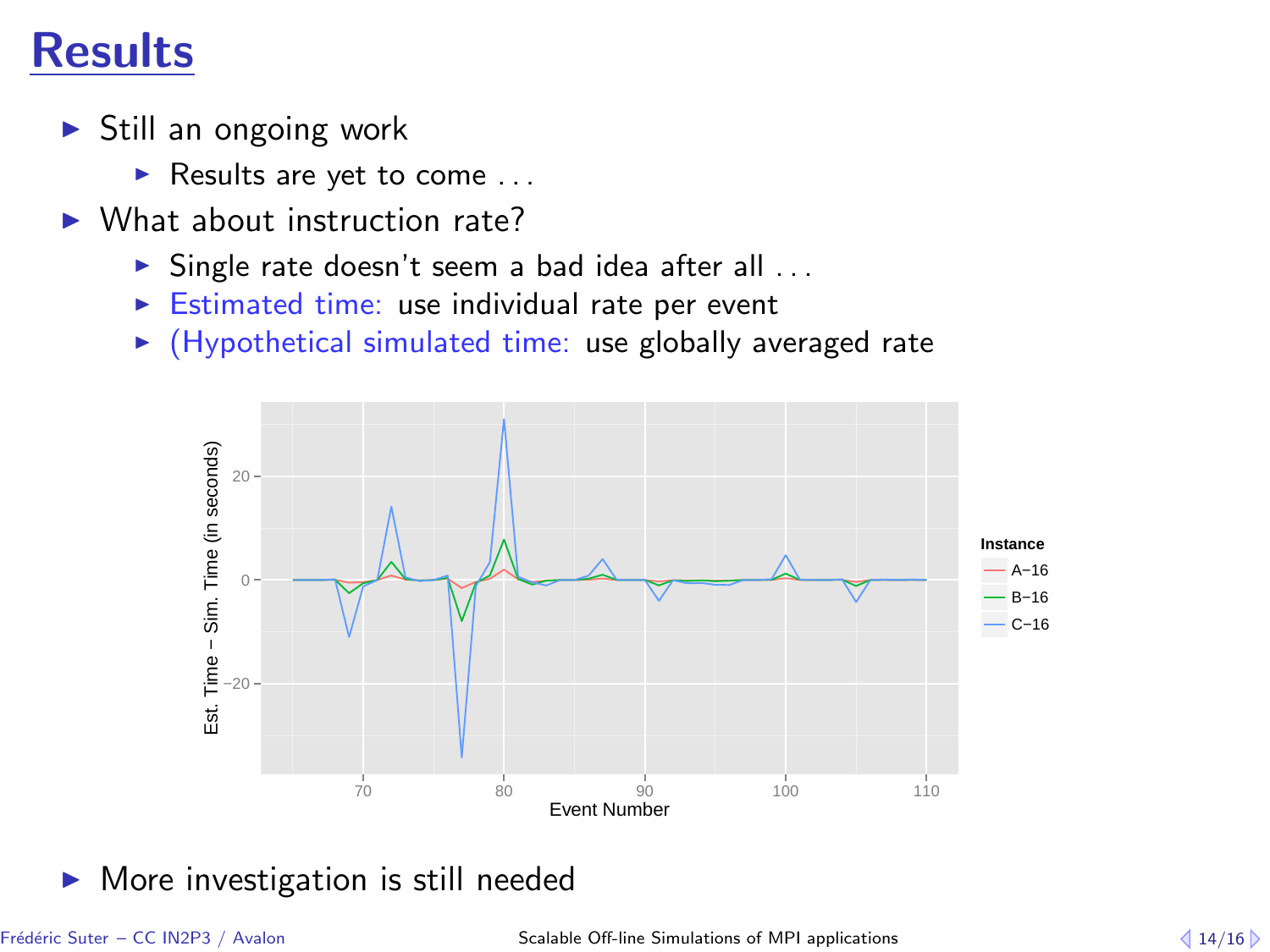# **Conclusions**

## Time-Independent Trace Replay

- $\odot$  Decouple acquisition from replay  $\Rightarrow$  Improves scalability
- $\odot$  Leverages SMPI network models  $\Rightarrow$  Improves accuracy
- $\odot$  Verbose trace format  $\Rightarrow$  Limits scalability
- Unique instruction rate for the whole application  $\Rightarrow$  Limits accuracy

## **ScalaTrace**

- $\odot$  Ultra Compact trace format  $\Rightarrow$  Improves scalability
- $\odot$  Identifies sub-parts of the applications without extra-instrumentation  $\Rightarrow$  good for calibration
- $\circledcirc$  No simulated replay  $\Rightarrow$  Limits scalability
- $\circledcirc$  Timed traces  $\Rightarrow$  Limits acquisition to homogeneous platforms

H. Casanova, F. Desprez, G. Markomanolis, and F. Suter. Simulation of MPI Applications with Time-Independent Traces. In Concurrency and Computation: Practice and Experience, 2014 (In press). <http://onlinelibrary.wiley.com/doi/10.1002/cpe.3278/pdf>

P. Bédaride, A. Degomme, S. Genaud, A. Legrand, G. Markomanolis, M. Quinson, M. Stillwell, F. Suter and B. Videau. Toward Better Simulation of MPI Applications on Ethernet/TCP Networks. In Proceedings of the 4th International Workshop on Performance Modeling, Benchmarking and Simulation of High Performance Computer Systems (PMBS), Denver, CO, Nov 2013. <http://hal.inria.fr/hal-00919507>

<span id="page-20-0"></span>H. Casanova, A. Giersch, A. Legrand, M. Quinson, and F. Suter. Versatile, Scalable, and Accurate Simulation of Distributed Applications and Platforms. JPDC, 74(10):2899-2917, Oct. 2014. <http://www.sciencedirect.com/science/article/pii/S0743731514001105>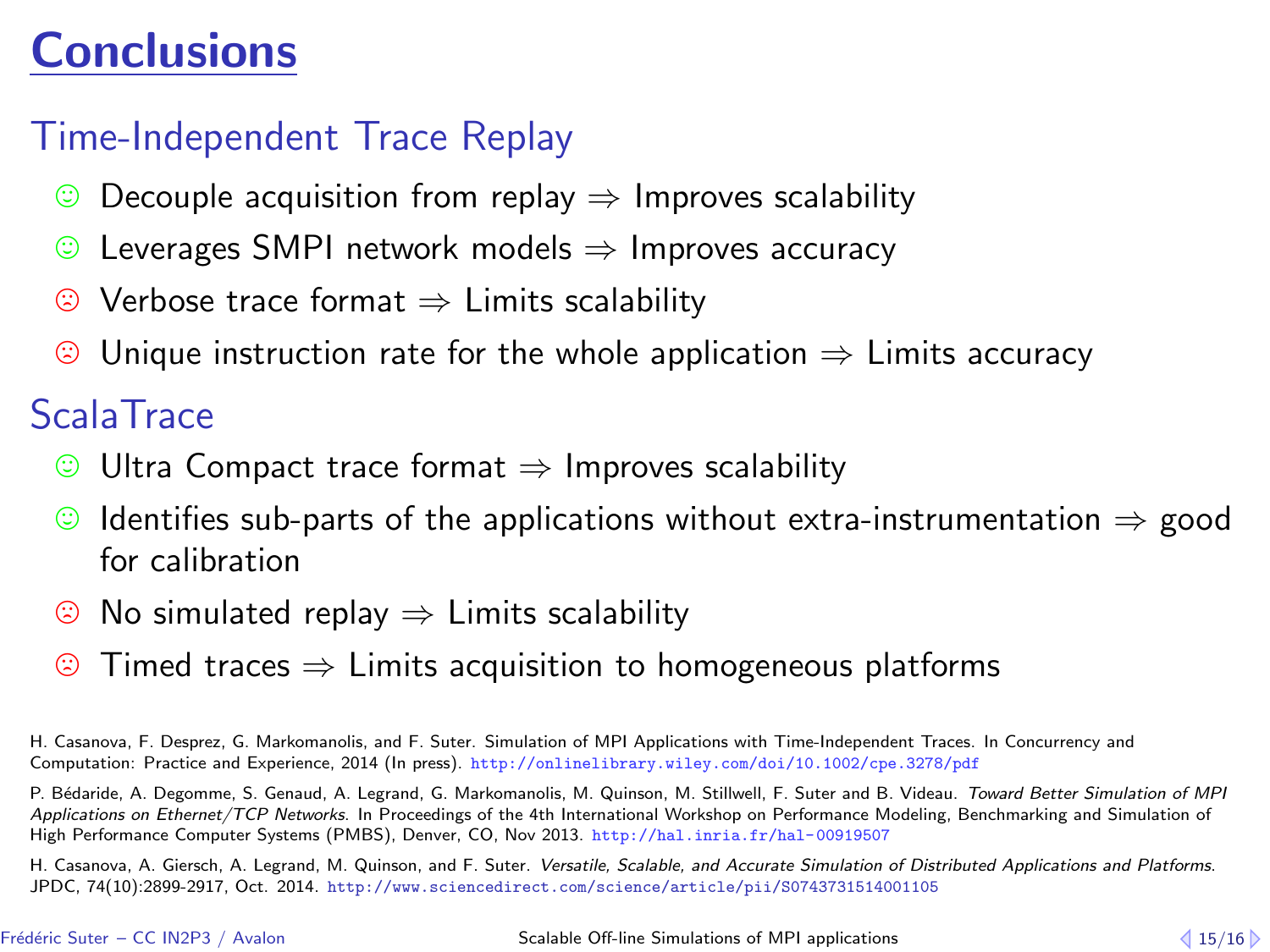# **Conclusions**

## Time-Independent Trace Replay

- $\odot$  Decouple acquisition from replay  $\Rightarrow$  Improves scalability
- $\odot$  Leverages SMPI network models  $\Rightarrow$  Improves accuracy

 $\circledcirc$  Unique instruction rate for the whole application  $\Rightarrow$  Limits accuracy

## **ScalaTrace**

- $\odot$  Ultra Compact trace format  $\Rightarrow$  Improves scalability
- $\odot$  Identifies sub-parts of the applications without extra-instrumentation  $\Rightarrow$  good for calibration
- $\triangleright$  Promising step forward toward more scalable off-line simulation
- $\triangleright$  But be patient Fox, long is the way!

H. Casanova, F. Desprez, G. Markomanolis, and F. Suter. Simulation of MPI Applications with Time-Independent Traces. In Concurrency and Computation: Practice and Experience, 2014 (In press). <http://onlinelibrary.wiley.com/doi/10.1002/cpe.3278/pdf>

P. Bédaride, A. Degomme, S. Genaud, A. Legrand, G. Markomanolis, M. Quinson, M. Stillwell, F. Suter and B. Videau. Toward Better Simulation of MPI Applications on Ethernet/TCP Networks. In Proceedings of the 4th International Workshop on Performance Modeling, Benchmarking and Simulation of High Performance Computer Systems (PMBS), Denver, CO, Nov 2013. <http://hal.inria.fr/hal-00919507>

<span id="page-21-0"></span>H. Casanova, A. Giersch, A. Legrand, M. Quinson, and F. Suter. Versatile, Scalable, and Accurate Simulation of Distributed Applications and Platforms. JPDC, 74(10):2899-2917, Oct. 2014. <http://www.sciencedirect.com/science/article/pii/S0743731514001105>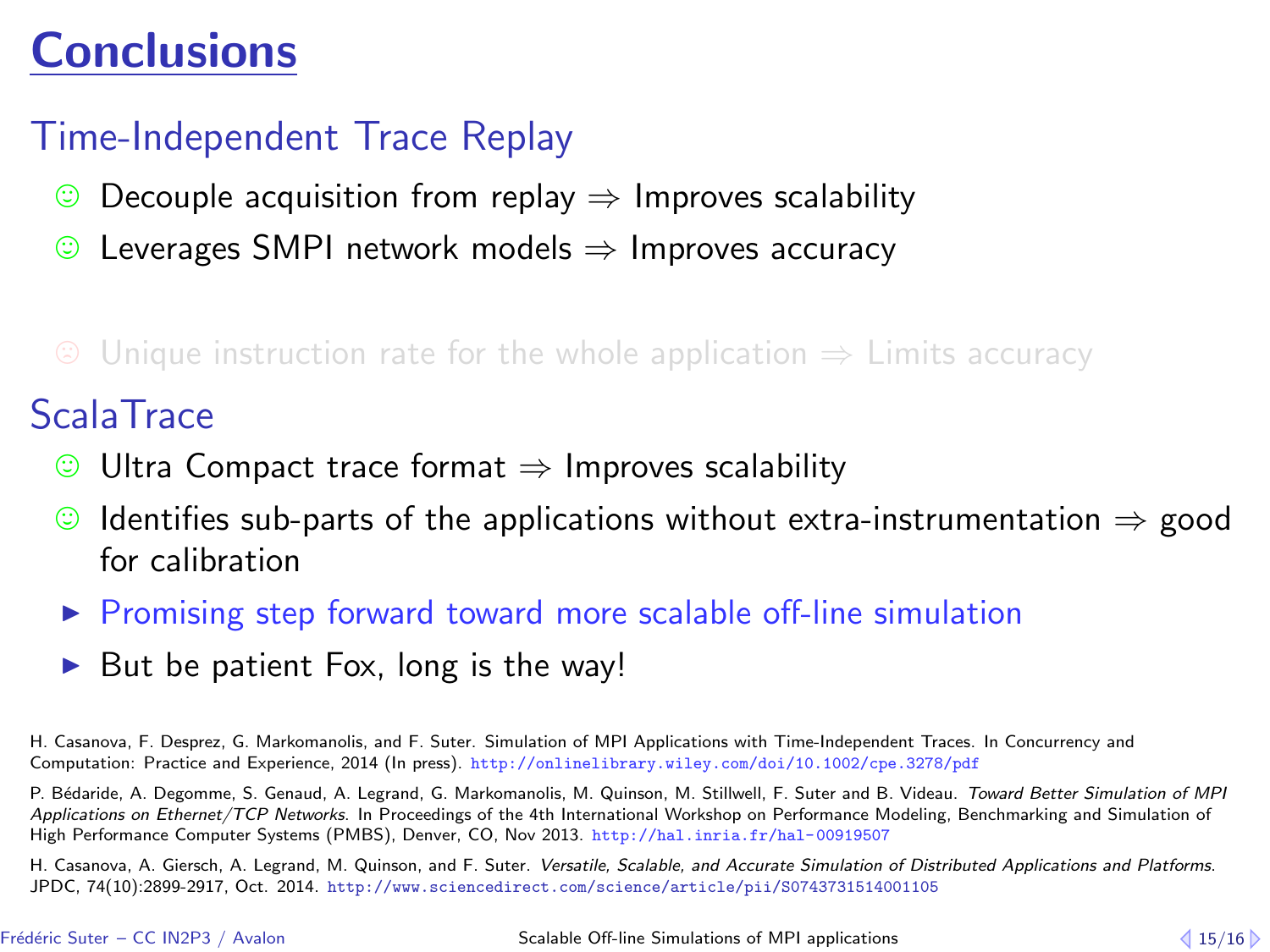# Patrick's Slide

#### "Nothing good never came out from the Grid"

P. Geoffray

#### $\left| \frac{1}{2} \right|$  J'aime  $\left| \frac{1}{24} \right|$  Share | ◎ □ <mark>2 子 34</mark> 26 How grid computing helped CERN hunt the Higgs

FEATURE I AUGUST 15, 2012 I BY JOANNAH CABORN WENGLER



Worldwide LHC Computing Grid (WLCG), the organization that supplies this huge computing effort. Founded in 2002, today the WLCG involves the collaboration of over 170 computing centers in 36 countries, making it the largest scientific computing grid in the world.

"Three most important elements in today's accomplishment are: LHC experiment, the detectors, and the global Grid."

<span id="page-22-0"></span>R. Heuer, CERN's Director General